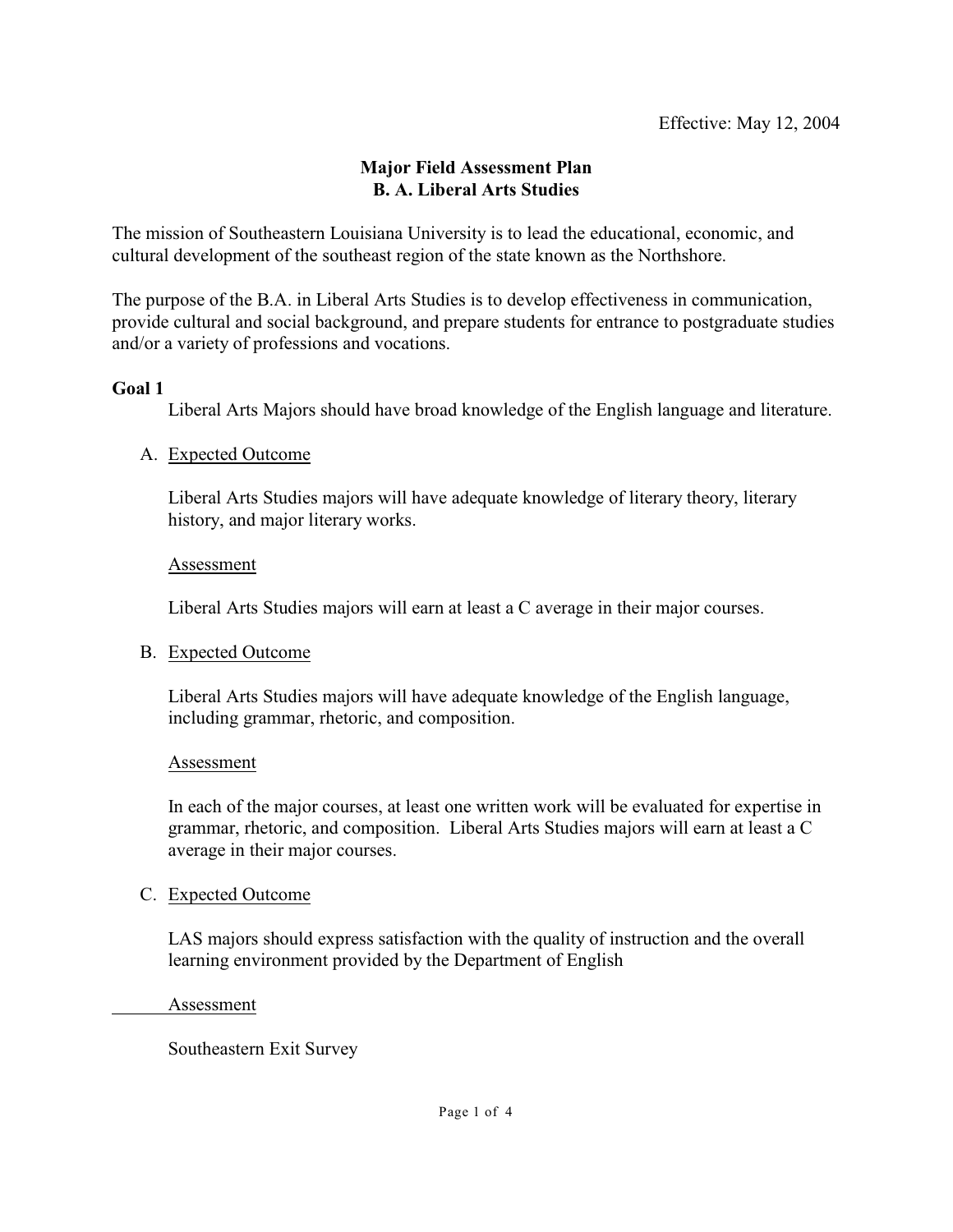## D. Expected Outcome

LAS majors will satisfy the knowledge goals for the second field.

Assessment

LAS majors will earn at least a C average in their minor field courses.

#### **Goal 2**

Liberal Arts Studies majors will have the necessary skills to engage in scholarly research and criticism.

### A. Expected Outcome

Liberal Arts Studies majors will be able to use the major indices and library resources pertinent to research in English and in other appropriate fields.

#### Assessment

60% of the English majors will earn B or better in LS 102.

### B. Expected Outcome

LAS majors will be able to analyze intelligently and critically both prose and verse.

### Assessment

LAS majors will successfully complete at least twelve hours of English courses which emphasize critical analysis of prose and poetry and will compose a critical essay or research paper all of these courses.

### C. Expected Outcome

LAS majors will acquire thorough knowledge and skill in the use of MLA documentation format.

#### Assessment

Every paper assigned to major classes beginning with English 102 will be evaluated carefully for correct use of MLA documentation; in addition, students must demonstrate correct MLA citation form in the English Proficiency Exam.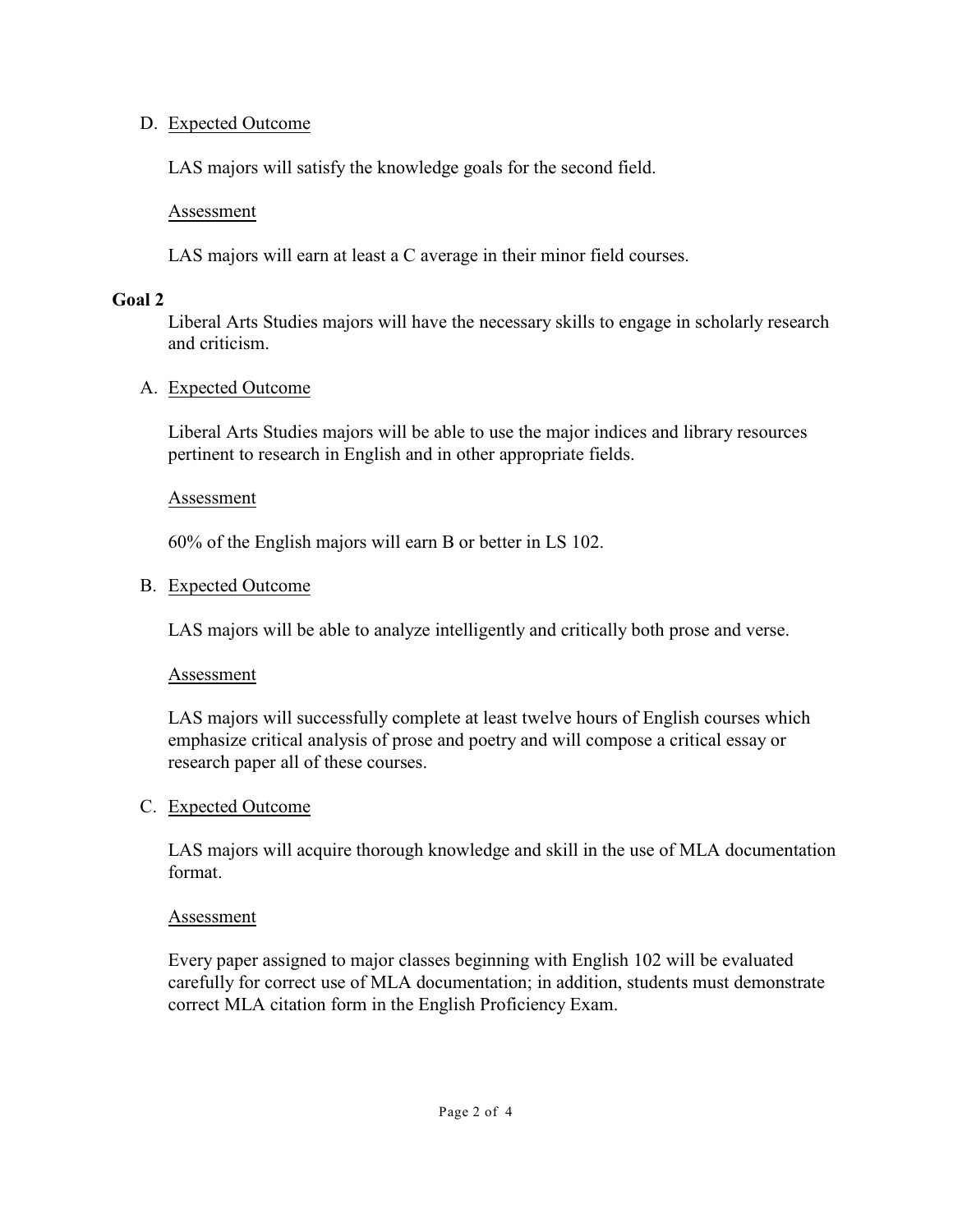## **Goal 3**

LAS majors will be prepared for postgraduate studies and/or a variety of professions and vocations.

# A. Expected Outcome

At least 50% of LAS majors will be accepted to programs of postgraduate studies and/or will be employed in a profession utilizing their language and literature skills within six months after graduation.

### Assessment

Southeastern Survey of Undergraduate Degree Alumni

## **Goal 4**

LAS majors will possess cultural knowledge and global awareness through reading, research, and field experience.

## A. Expected Outcome

LAS majors will acquire knowledge of other countries, governments, cultures, peoples, languages, and histories through a study of literature.

### Assessment

Students have the opportunity to choose from a wide variety of multi-cultural and ethnic literatures, including English 121H (Ancient Epic), 122H (Modern Epic), 230 (World Literature), 231 (British Literature), 291H (Tragedy and Comedy), 292H (Modern Fiction), 301 (English Literature to the Restoration), 303 (English Literature from the Restoration), 310 (Black Writers), 331 (Shakespeare: Comedies and Romances), 332 (Shakespeare: Tragedies and Histories), 351 (Literature in Translation to the Renaissance), 352 (Literature in Translation from the Renaissance to the Present), 374 (Literature and Film), 392 (Native American Literature), 411/506 (English Novel), 412/507 (The Continental Novel), 429/527 (Woman's Literature), more specific upperlevel classes in British and World Literature, 480/580 (Non-European Literature), and 415 Special Topics courses which explore such global topics as ethnic literature, gender issues in literature, and specific global literary influences like the Vietnam War.